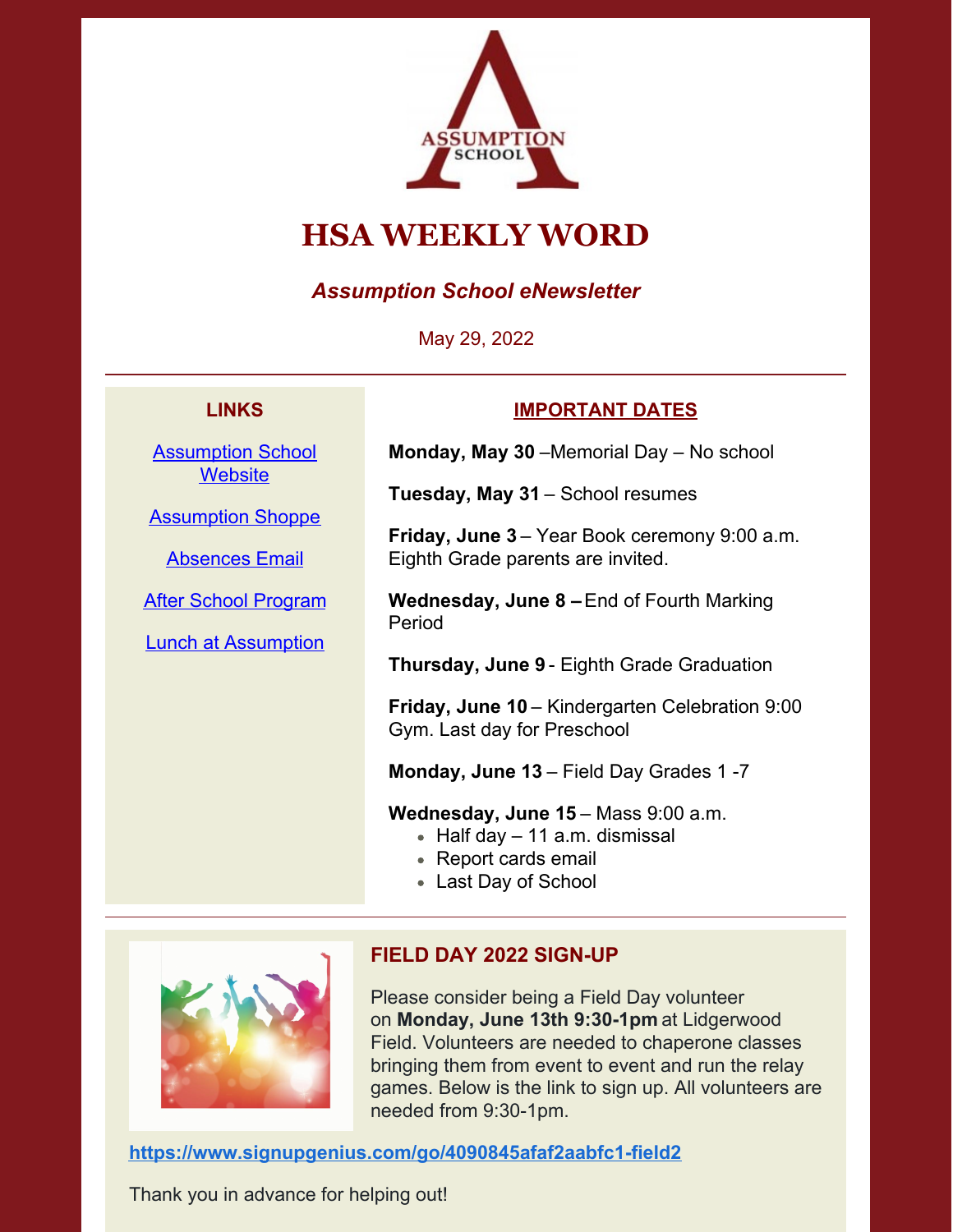Any questions please email Kathy Endres @**[kendres@assumptionnj.org](mailto:kendres@assumptionnj.org)**

### **SCHOOL YEARBOOKS**

We have 40 copies of the 2022 Yearbook for sale. They are available on a firstcome-first-serve basis. If you would like to purchase a yearbook, please send in \$35.00 cash or check made payable to Assumption School to the attention of Susan Sopira.



### **CHROMEBOOK COLLECTION**

Chromebook Information for the end of the Year Collection. School is nearing the end and the teachers will be collecting the Chromebooks for summer storage:

- Grades 1-7 collection on Monday, June 13th
- Grade 8 collection on Tuesday, June 7th
- Kindergarten collection on Monday, June 6th

**[CLICK](https://www.assumptionnj.org/wp-content/uploads/2022/05/End-of-Year-Chromebook-Information.pdf) HERE** for important instructions.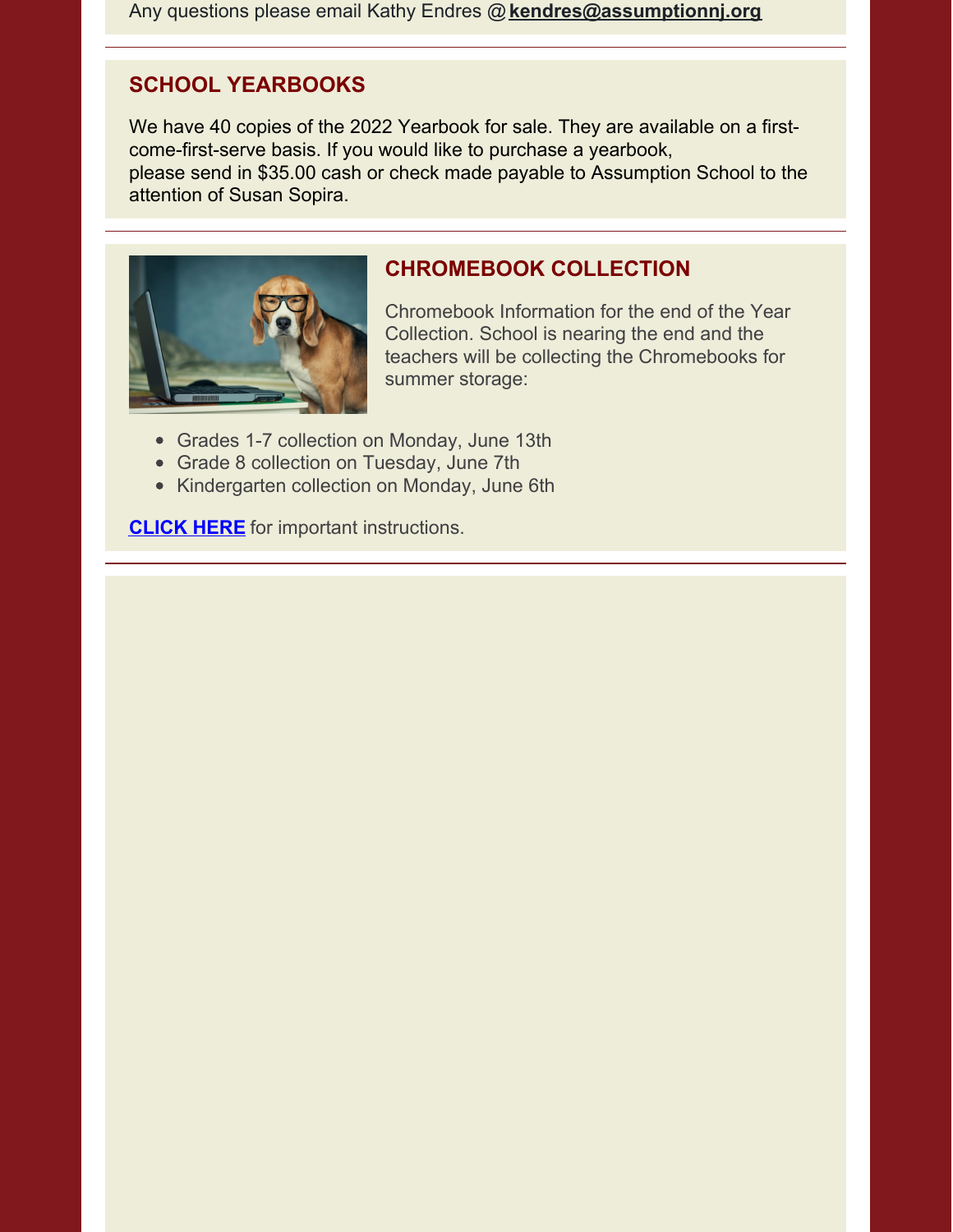

### **SUMMER TUTORING**

**[CLICK](https://www.assumptionnj.org/wp-content/uploads/2022/05/SUMMER-TUTORING-2022.pdf) HERE** for more information about Summer Tutoring with:

**Mrs. Sopira** - [ssopira@assumptionnj.org](mailto:ssopira@assumptionnj.org)

**Mrs. Guglielmo** - [sguglielmo@assumptionnj.org](mailto:sguglielmo@assumptionnj.org)

**Mrs. Galdieri** - [kgaldieri@assumptionnj.org](mailto:kgaldieri@assumptionnj.org) or 973- 222-2110.

**Mrs. Conley** - [cconley@assumptionnj.org](mailto:cconley@assumptionnj.org)

**Mrs. Klocksin** - [maryandjon@optonline.net](mailto:maryandjon@optonline.net).

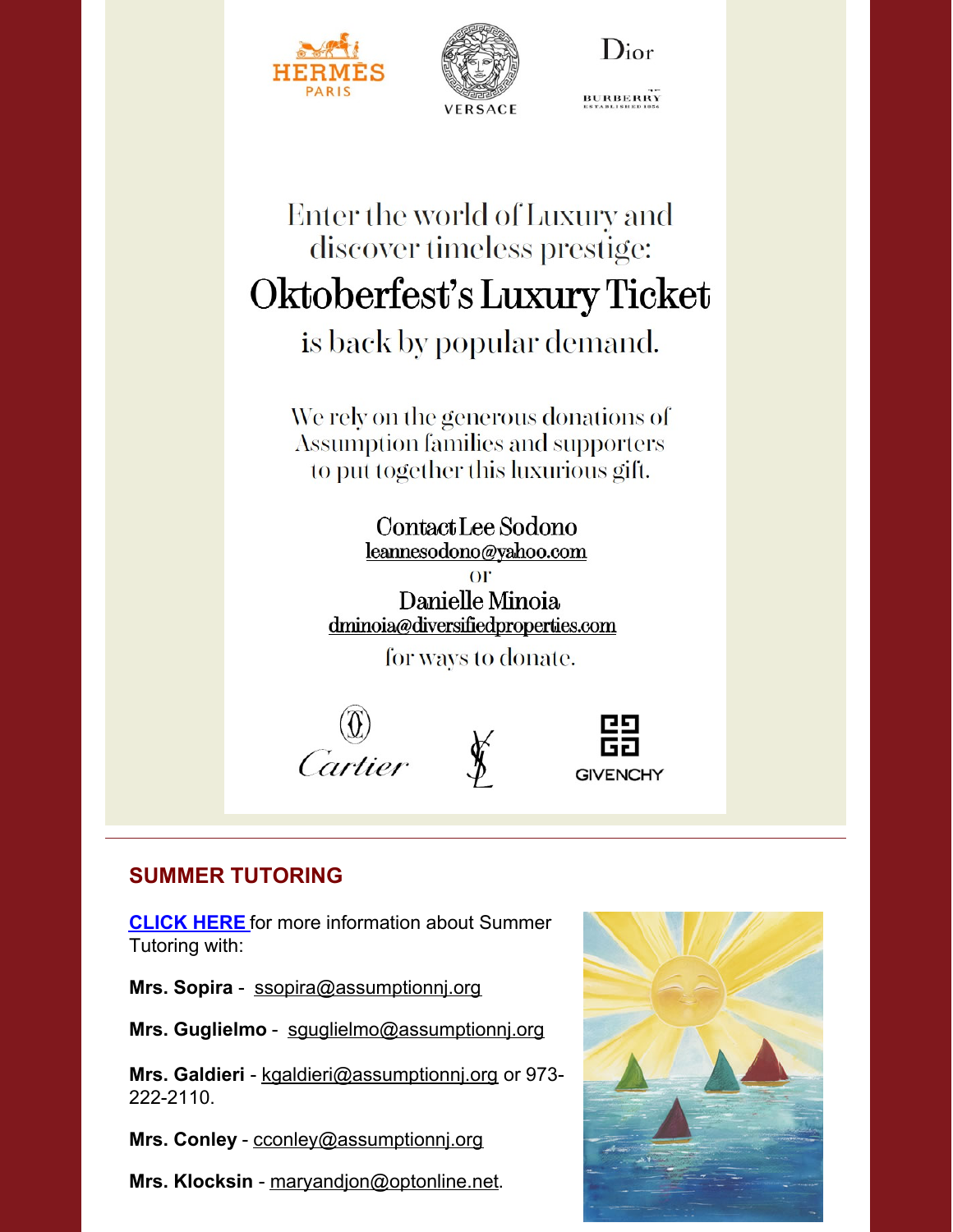# **AFTER SCHOOL TUTORING**

**Mrs. Klocksin** is available for after school tutoring. Please contact via email at [mklocksin@assumptionnj.org](mailto:mklocksin@assumptionnj.org) if you are interested.

**Mrs. Guglielmo** is available to work with your child after school. This could include: completing homework, study skills, test preparation, reading



comprehension, improving writing, or whatever area they may need help. Please feel free to email at [sguglielmo@assumptionnj.org](mailto:sguglielmo@assumptionnj.org).

**Mrs. Conley** is available Monday through Thursday, right after school for tutoring, helping with homework, or cursive writing skills. Please email at [cconley@assumptionnj.org](mailto:cconley@assumptionnj.org).

## **FRONT DESK VOLUNTEERS**



We are happy to have an opportunity for volunteers to help out at school. We are are looking for more parent volunteers at the Front Desk for two shifts:

AM Shift from 8:00 - 11:30 am PM Shift from 11:30 am - 2:00 pm

The diocese is requiring that all volunteers are vaccinated and have taken the Protecting God's Children class.

If you would like to be added to our SignUp Genius for a shift and arrange for a training session, please reach out to Ellen Edson @908.803.4359.

Thank you in advance for your time, Ellen Edson and Corinne Karpack

# **FROM THE NURSE'S OFFICE +**

#### **A few reminders:**

If your child is experiencing symptoms or Covid-19, please test them before they return to school. We have also seen an increase in flu, strep and stomach viruses at school since we went mask-optional.

Your child(ren) must be free of fever (and not on fever reducing medication) for a full 24 hours before returning to school.

Your child(ren) must also be free of vomiting/diarrhea for a full 24 hours before returning to school.

Please make arrangements to have someone (a family member, a neighbor or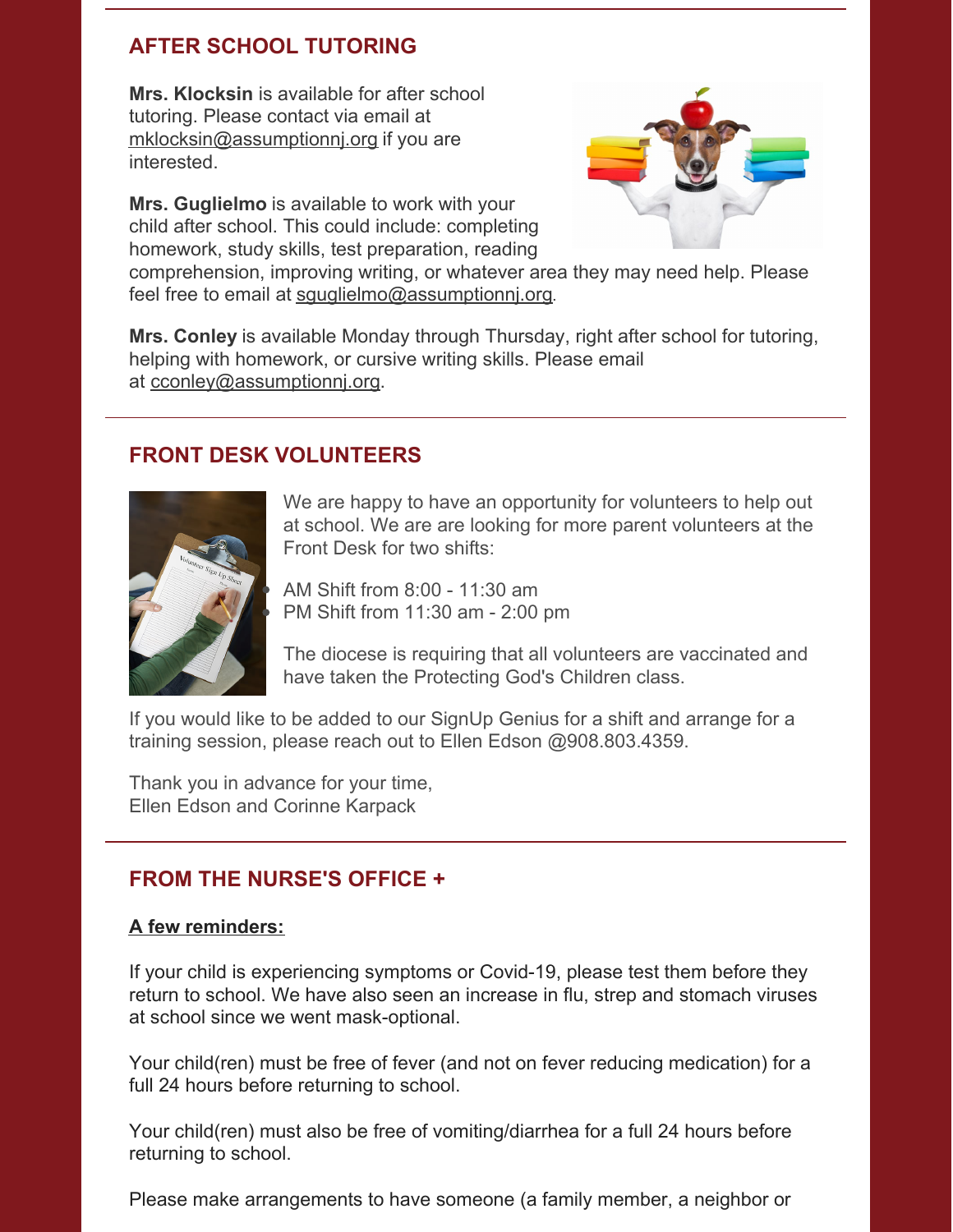another Assumption parent) available to pick up your child, if they become sick at school.

If you have any questions, please feel free to reach out to one of the school nurses.

**School Nurses** Andrea Bopp, RN **[abopp@assumptionnj.org](mailto:abopp@assumptionnj.org)** Marybeth Wooters, RN **[mwooters@assumptionnj.org](mailto:mwooters@assumptionnj.org)**

# **MIDDLE SCHOOL MASH UP SUMMER CAMP (Grades 5-8)**



**WHO:** Ms. Paton, Mrs. Kudlacik and Mrs. Sopira

**WHAT:** Multidisciplinary camp for students in grades 5-8. Activities will include STEM, theater activities, and sports. STEM Activities will

include-popsicle stick catapults, balloon powered cars, parachutes, build a paper bridge, shadow puppets and paper marble roller coasters.

There will also be a "Shakespeare for Kids" program which will include the history of Shakespeare, reading, acting, and art activities. Sports will include Gaga, kickball, and many more.

**WHERE:** Assumption School

**WHEN:** Thursday, June 16 - Friday June 24th Exact dates 6/16, 6/17, 6/20, 6/21, 6/22, 6/23 and 6/24

**TIME:** 8:00 am - 2:00 pm Drop off and pick up in front of the school. **COST:** \$400.00 per student **LUNCH:** Please send in a bagged peanut free lunch and water bottle. Snacks will be provided.

### **[CLICK](https://www.assumptionnj.org/wp-content/uploads/2022/03/Middle-School-Mash-Up-Camp.pdf) HERE FOR FLYER AND FORM**

# **VILLA WALSH ACADEMY SUMMER SPORTS CAMP**

Villa Walsh Academy will be holding their Summer Sports Camp with two sessions offered:

Session 1: June 27-July 1 Session 2: July 11- July 15 & a basketball High School evening level camp!

**[Click](https://www.assumptionnj.org/wp-content/uploads/2022/01/Villa-Walsh-form-2022.pdf) here** to download a paper form.